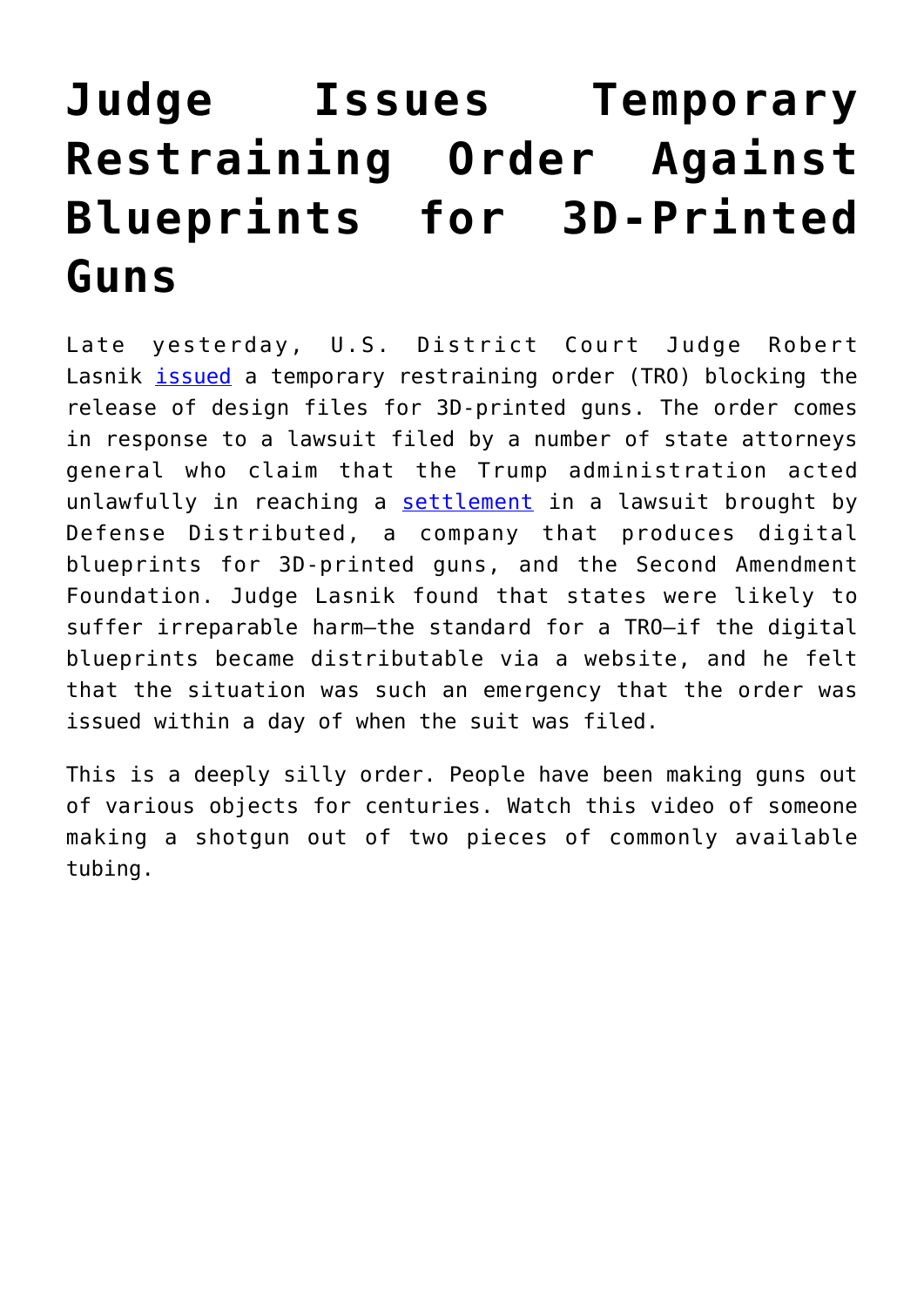[Zip guns](https://en.wikipedia.org/wiki/Improvised_firearm) like those have been used for centuries. They're easy to make and easy to learn how to make. And, as long as you follow certain guidelines (such as not making a machine gun), such guns are perfectly legal to make. As the [ATF website](https://www.atf.gov/firearms/qa/does-individual-need-license-make-firearm-personal-use) [says:](https://www.atf.gov/firearms/qa/does-individual-need-license-make-firearm-personal-use) "No, a license is not required to make a firearm solely for personal use."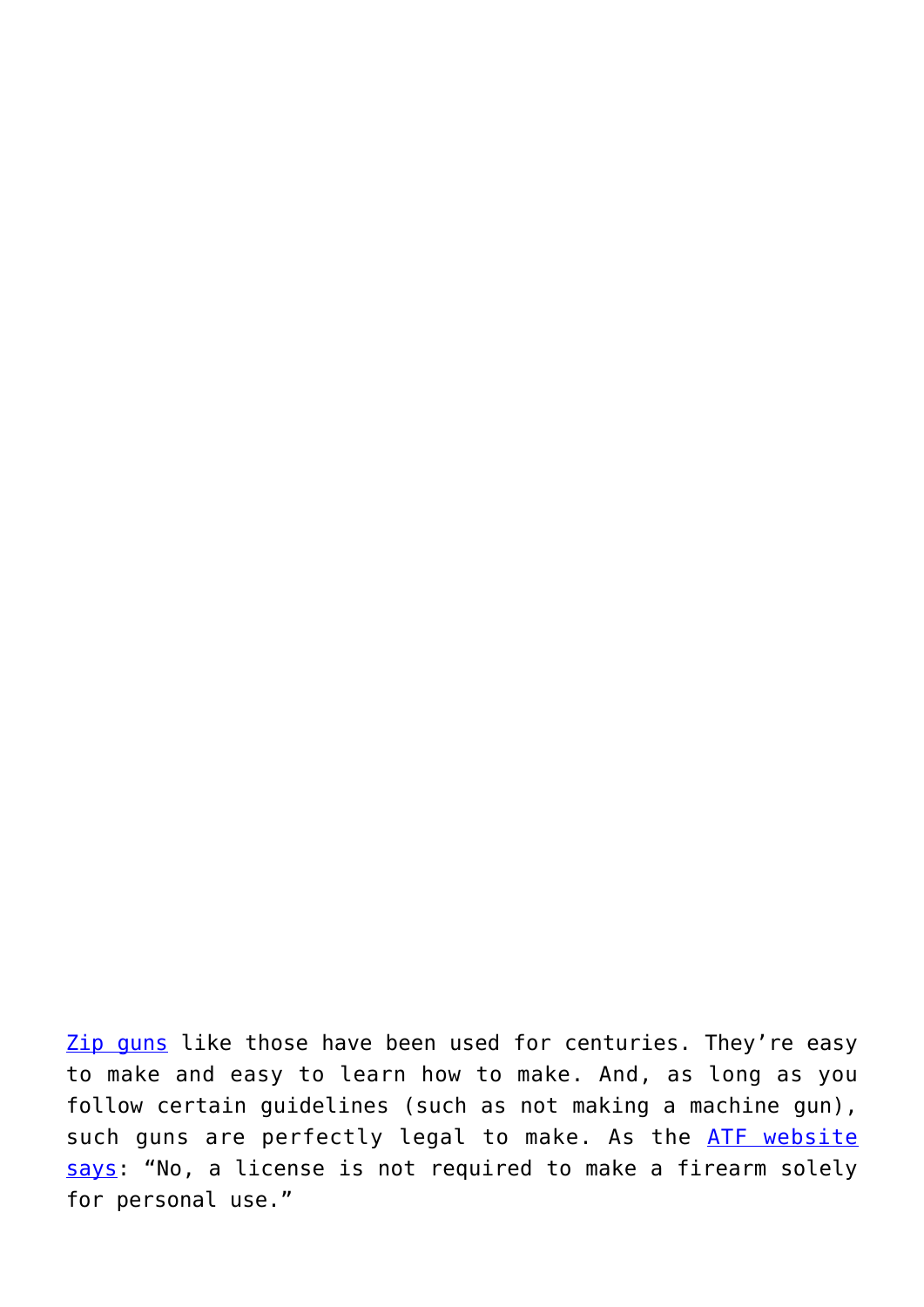Moreover, distributing plans for zip guns is a form of speech protected by the First Amendment, as it should be. [Here's a](https://www.wikihow.com/Make-a-Zip-Gun) [website](https://www.wikihow.com/Make-a-Zip-Gun) telling you how to make one, and [here's a YouTube](https://www.youtube.com/watch?v=q18BKcdy7Rk) [video](https://www.youtube.com/watch?v=q18BKcdy7Rk) telling you how to make one in less than two minutes. Judge Lasnik's TRO is the equivalent of shutting down those websites and videos because telling people how to make zip guns creates an "irreparable harm."

3D-printed guns are little better than those zip guns. The Libertor is a one-shot pistol that, if it works, fires a lowpowered bullet with an effective range of maybe 20 feet. More often, it might just explode in your hand. As one commentator [writes,](https://www.theregister.co.uk/2013/05/10/oh_no_its_the_plastic_3d_gun/)

*The Liberator's bullet emerges going very slowly and wobbling or tumbling due to lack of spin. It might go almost anywhere, though not very far, and is unlikely to do much damage to anything it manages to hit. It's a bit better than holding up a cartridge in a pair of pliers and banging the cap with a centrepunch or similar, but not much.*

[The Songbird](https://hackaday.com/2016/09/28/songbird-a-mostly-3d-printed-pistol-that-appears-to-actually-work/) is another design that works slightly better, but still wouldn't be your first choice for doing anything except demonstrating to your friends that you built a gun that doesn't blow up in your hand.

These guns are little better than a musket or a muzzle-loading flintlock pistol, which anyone can purchase without a background check. Yes, that's right, criminals all over the country can purchase something like this [replica English Civil](http://www.militaryheritage.com/pistol5.htm) [War cavalry pistol](http://www.militaryheritage.com/pistol5.htm) and wreak havoc. Sure, they'll need to get some black powder, some wadding, and some musket balls, but those are widely available, especially in the internet age. Or, if they want more than one shot, they can purchase this [1860 model Colt revolver replica,](https://www.cabelas.com/product/Pietta-Model-Army-Caliber-Black-Powder-Revolver/705022.uts) also without a background check, which would certainly be good enough to rob a store. So why aren't people constantly robbing stores with